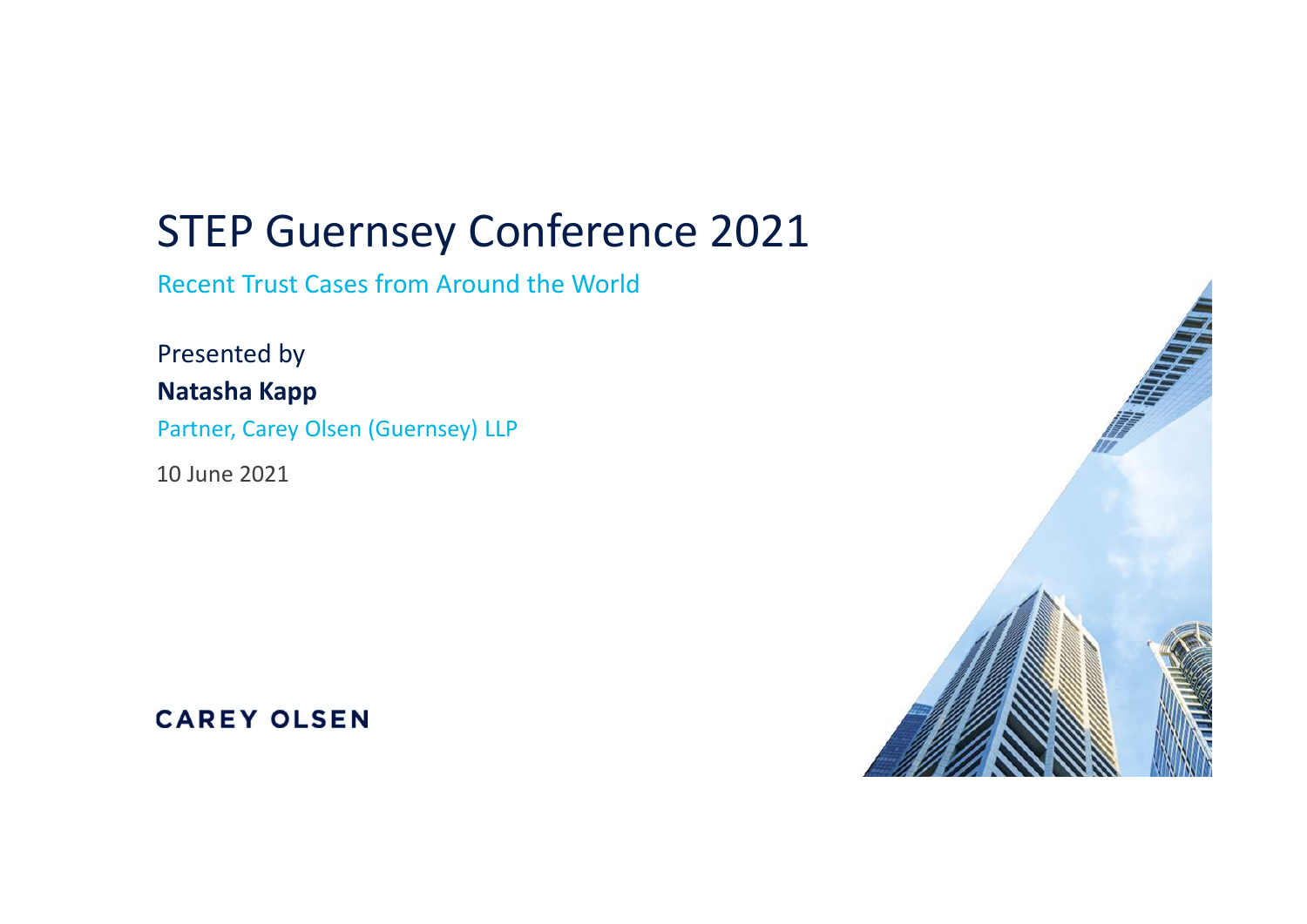# Jurisdictions covered

- Guernsey
- Jersey
- England
- Cayman Islands
- Bermuda

2/ STEP Guernsey-Recent Trust Cases from Around the World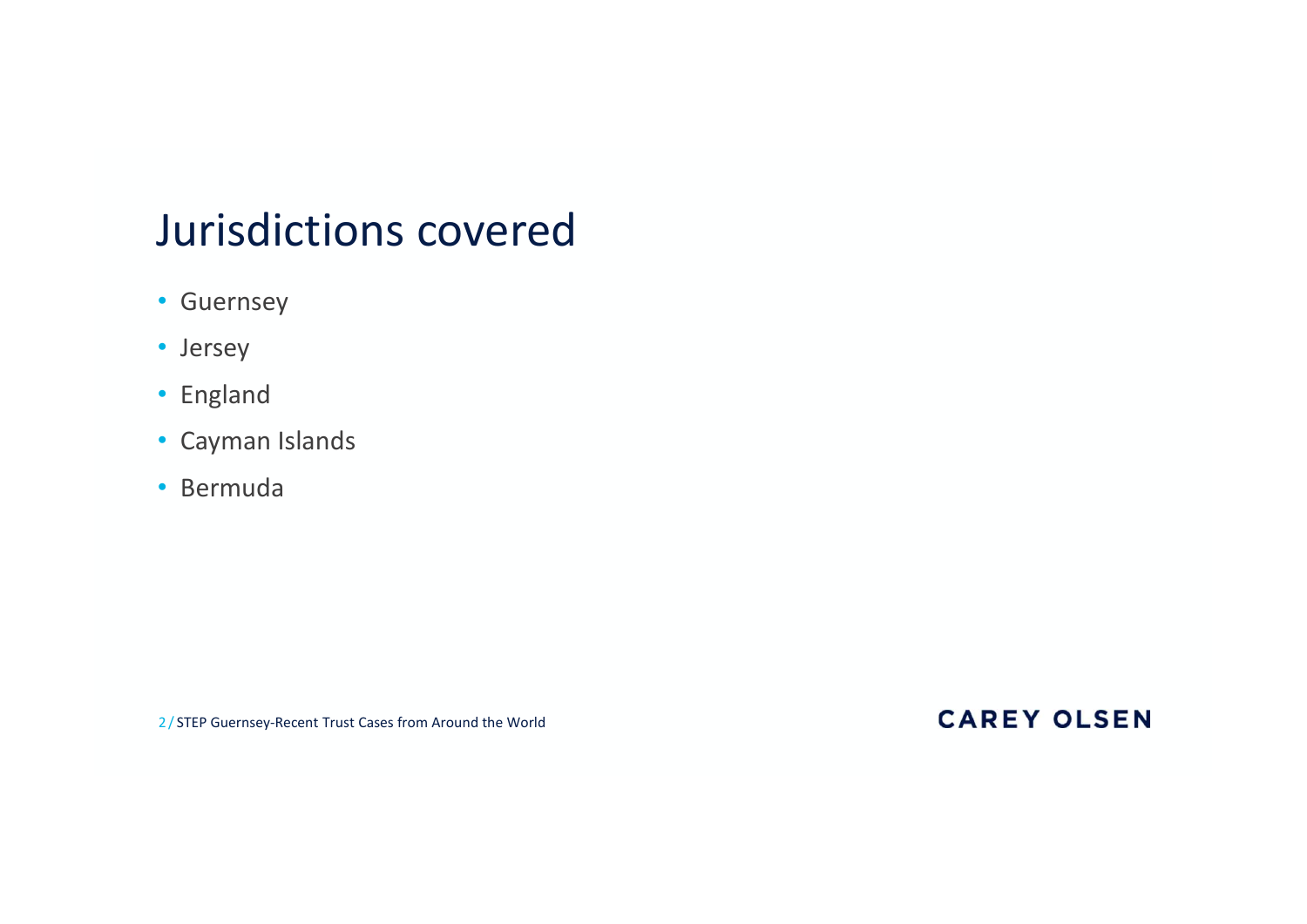## Areas covered

- Open justice and remote hearings
- Domicile
- Constructive trusts
- 
- Areas covered<br>• Open justice and remote hearings<br>• Domicile<br>• Constructive trusts<br>• Arrêt of beneficiary's interest<br>• Rescission/Rectification on the grounds of mistake<br>• Removal of trustees/protectors • Rescission/Rectification on the grounds of mistake
- Removal of trustees/protectors
- Blessing applications
- Firewalls

3/ STEP Guernsey-Recent Trust Cases from Around the World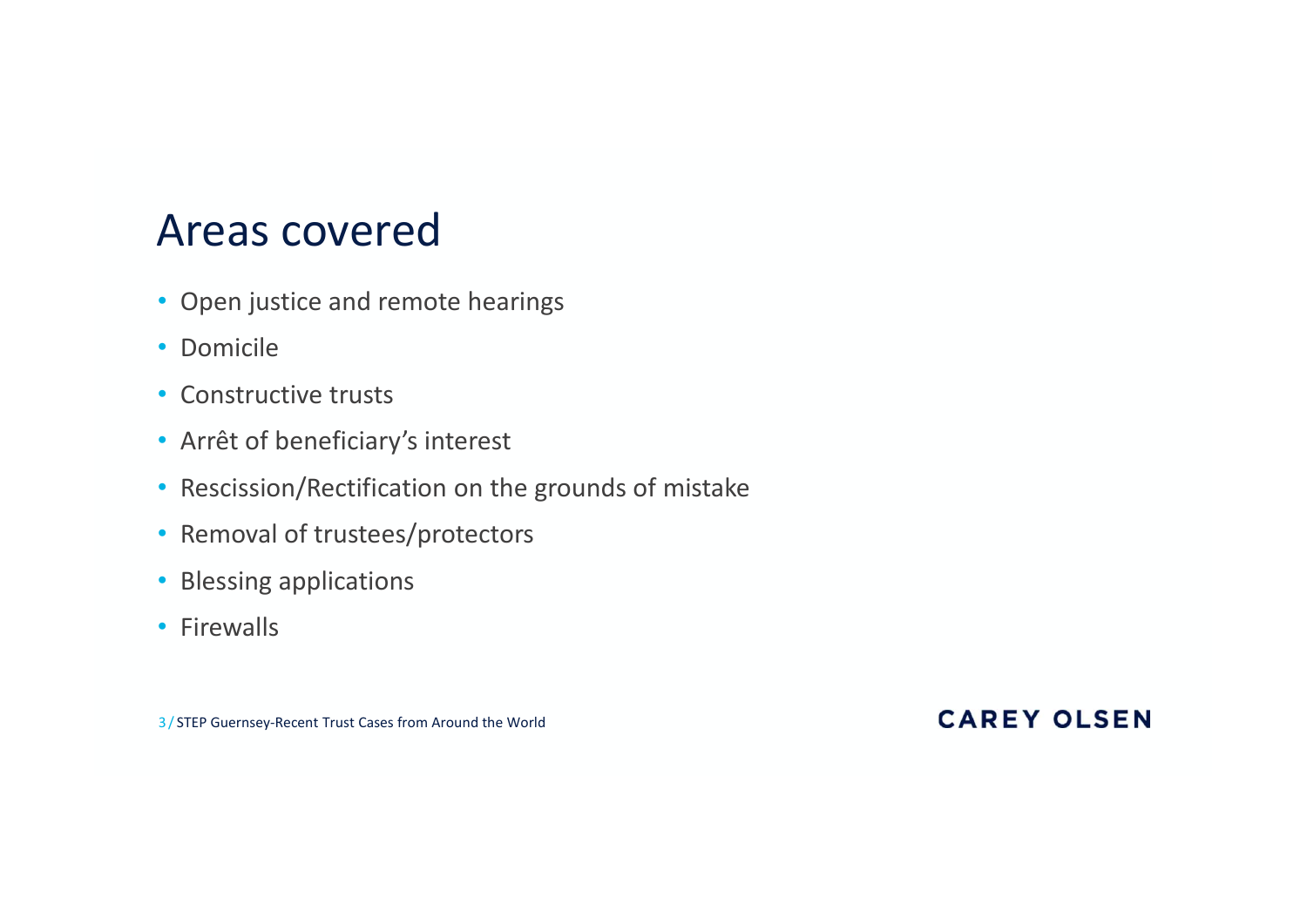## Open Justice-Remote Hearings

#### WONG, WEN-YOUNG AND GRAND VIEW PRIVATE TRUST COMPANY LTD, Supreme Court of Bermuda 16 April 2021

- Remote hearing of trial proceedings
- Principle of open justice still applies
- Public in Bermuda vs Overseas media
- On application, not unrestricted live streaming

4/ STEP Guernsey-Recent Trust Cases from Around the World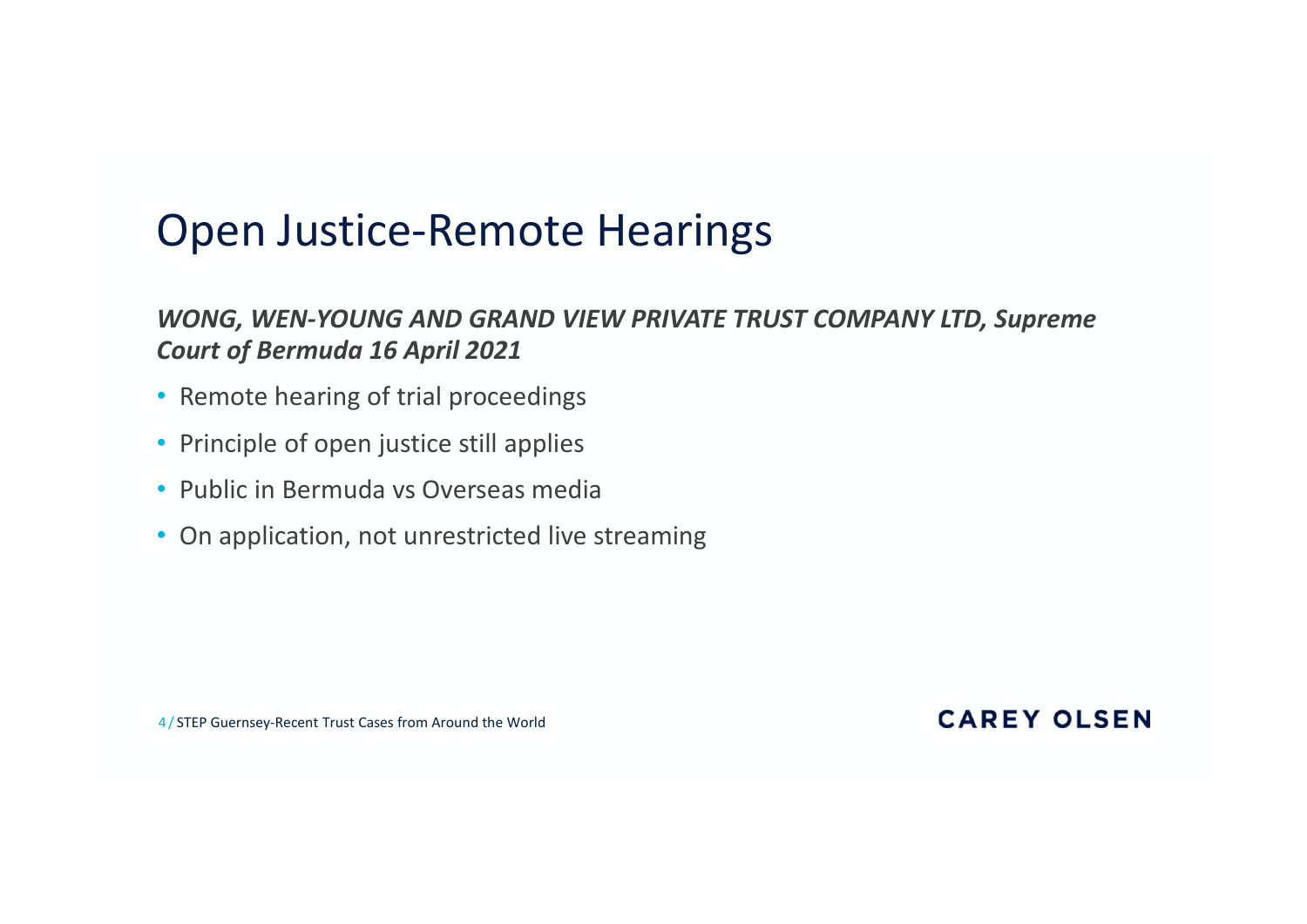# You be the judge

#### POLL:

Should open justice apply to trust disputes?

- Yes
- No
- Depends

5/ STEP Guernsey-Recent Trust Cases from Around the World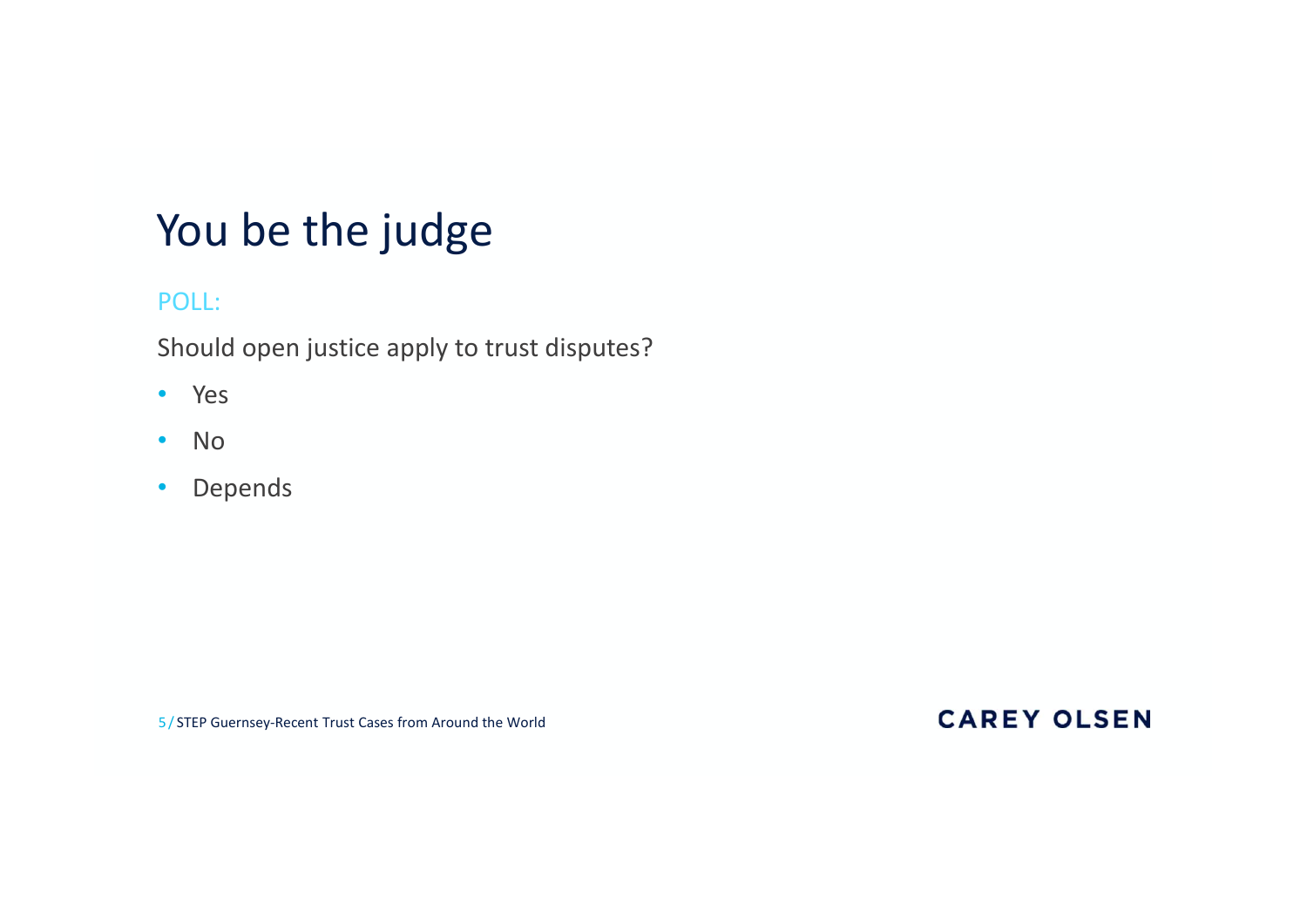# Domicile

#### J B O'CONNOR in his capacity as executor of the estate of Neil Corner and T F Corner and James Corner

- Applicable legal principles
- Guernsey's rules of private international law looks to English law
- Domicile of origin in England
- Domicile of choice
- Effect of loss of capacity

6/ STEP Guernsey-Recent Trust Cases from Around the World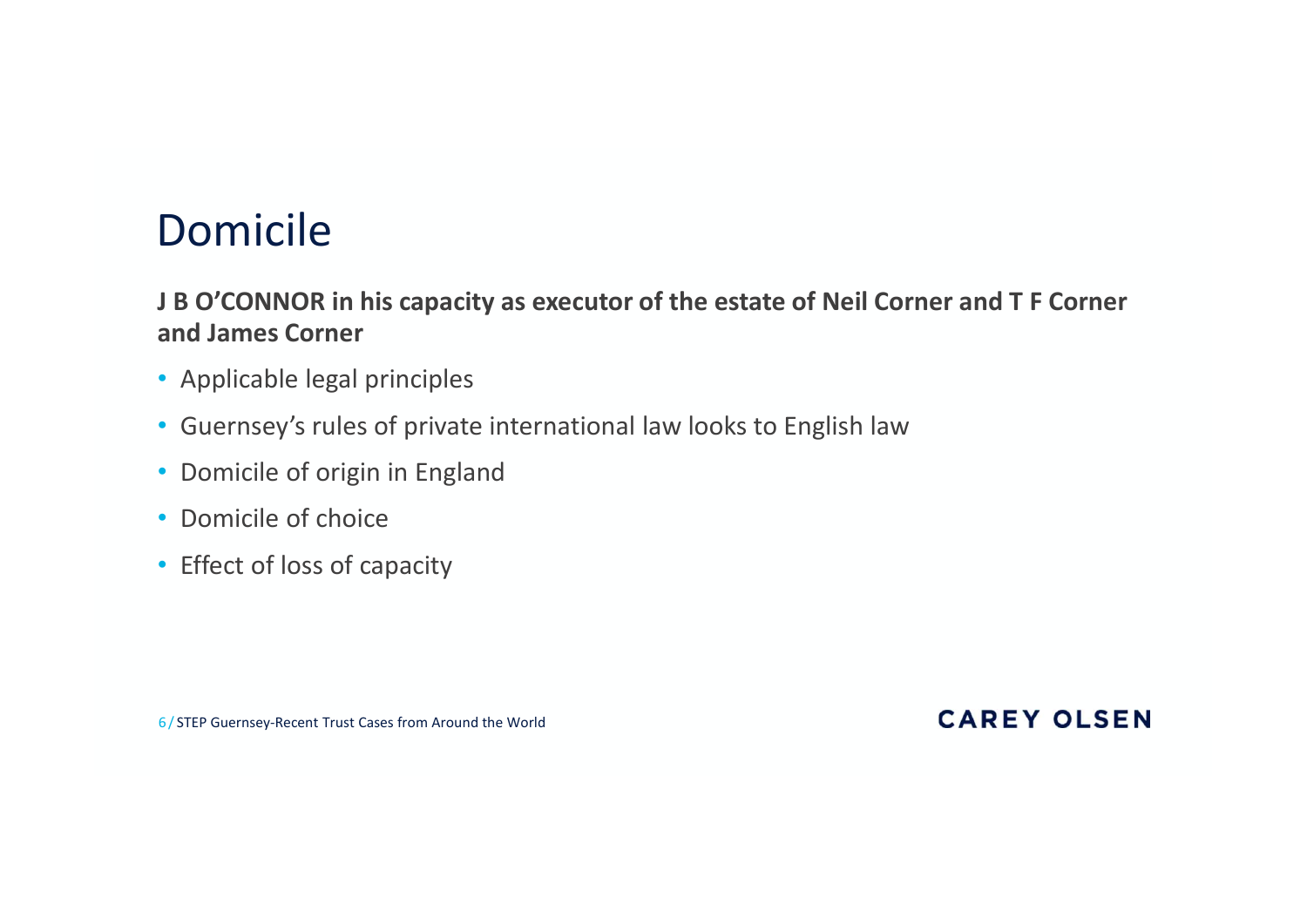## Constructive Trusts

#### THE L TRUSTS [2021] JRC 068

- Profit, gain or advantage from breach of trust
- A33 TJL constructive trust of profit, gain or advantage
- Transfer of money interest free even if to be repaid is a "gain" or "advantage"
- A33 TJL not exclusive species of constructive trusteeship

7/ STEP Guernsey-Recent Trust Cases from Around the World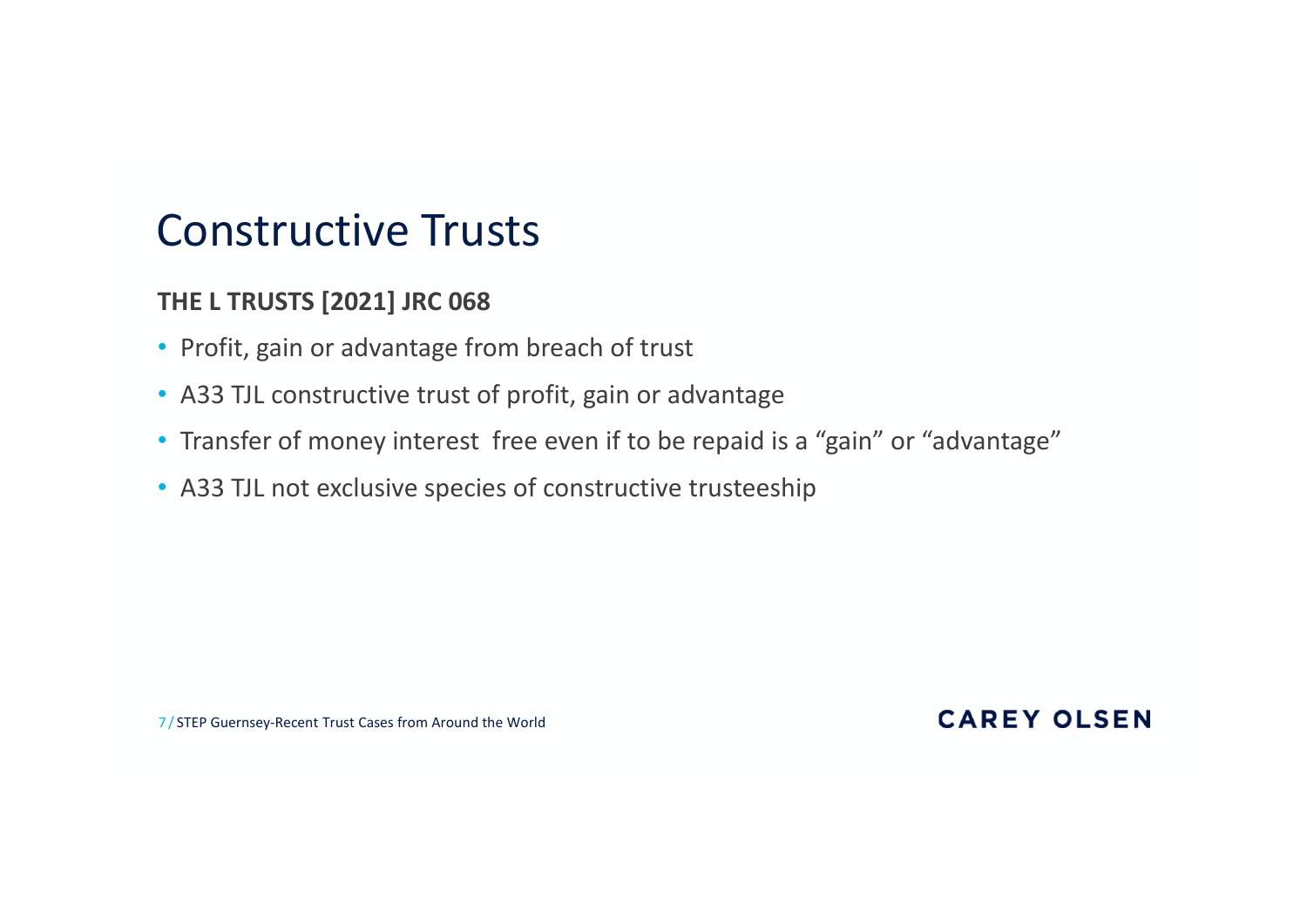## Constructive Trusts

CONSTructive Trusts<br>SFO, Mr J Milsom and Mr D Standish as joint enforcement receivers v Litigation Capital<br>Ltd and others [2021] EWHC 1272 (Comm)<br>• Constructive trust of Jersey real property?<br>• Cutters relieve of recentive Ltd and others [2021] EWHC 1272 (Comm)

- Constructive trust of Jersey real property?
- Customary law of property vs TJL
- Recognition of equitable interest in movable property in *Esteem*
- It is not possible to have an constructive trust over Jersey real property-no proprietary equitable claim

Is the position the same in Guernsey?

8/ STEP Guernsey-Recent Trust Cases from Around the World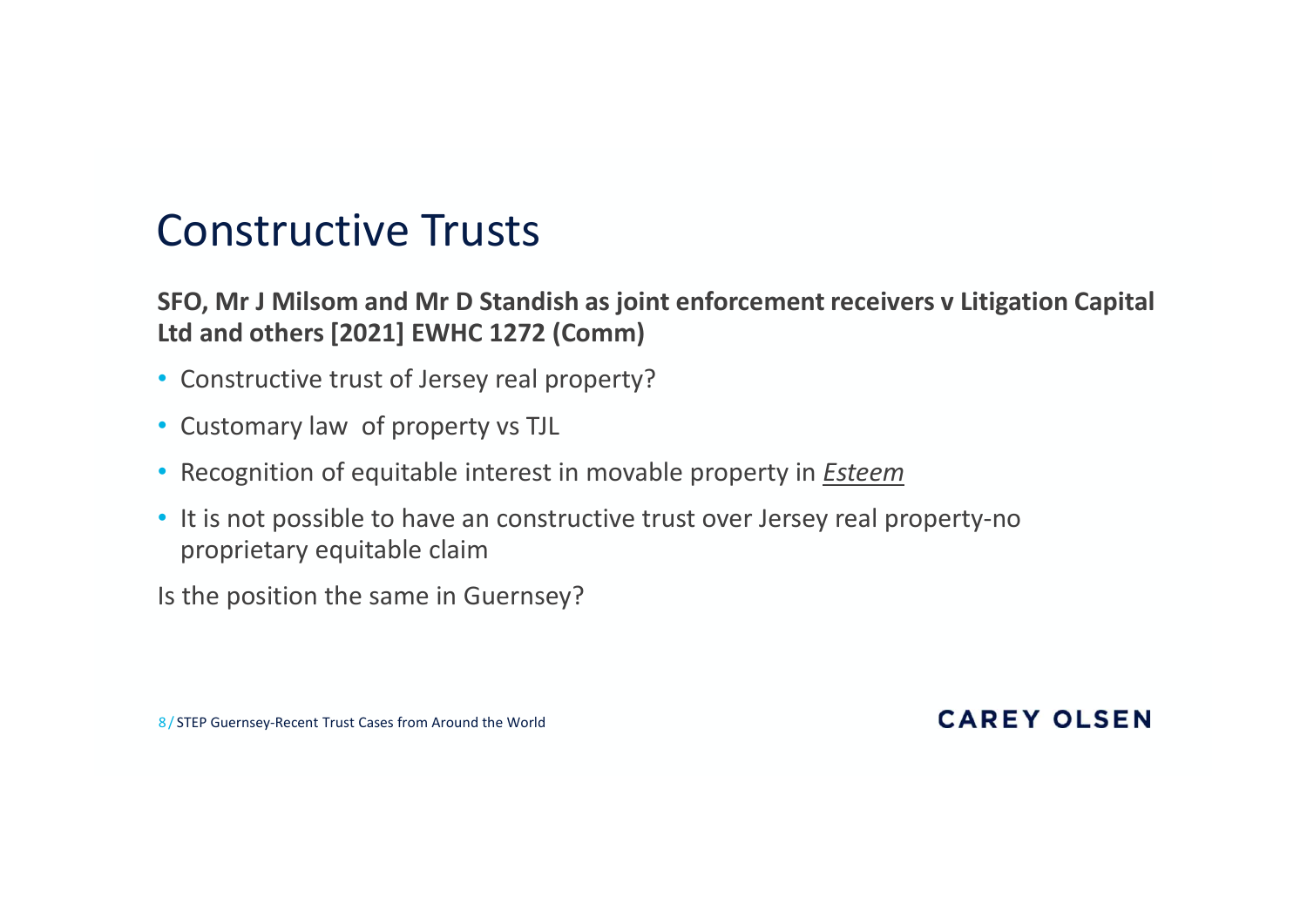# Arrêt over the rights of a discretionary<br>beneficiary<br><sub>KEA INVESTMENTS LTD AND WILLIAM GERALD GIBSON AND OTHERS [2021] J</sub> beneficiary Arrêt over the rights of a discretionary<br>
beneficiary<br>
KEA INVESTMENTS LTD AND WILLIAM GERALD GIBSON AND OTHERS [20<br>
• Short cut to a proprietary claim?<br>
• Arrêt customary law remedy for the satisfaction of a debt<br>
• May b

KEA INVESTMENTS LTD AND WILLIAM GERALD GIBSON AND OTHERS [2021] JRC009

- Short cut to a proprietary claim?
- 
- May be effected against future property
- What are the rights/interests of a beneficiary that may be subject to arrêt?
- A10 TJL *movable* property but not assignable or in any way transmissible

9/ STEP Guernsey-Recent Trust Cases from Around the World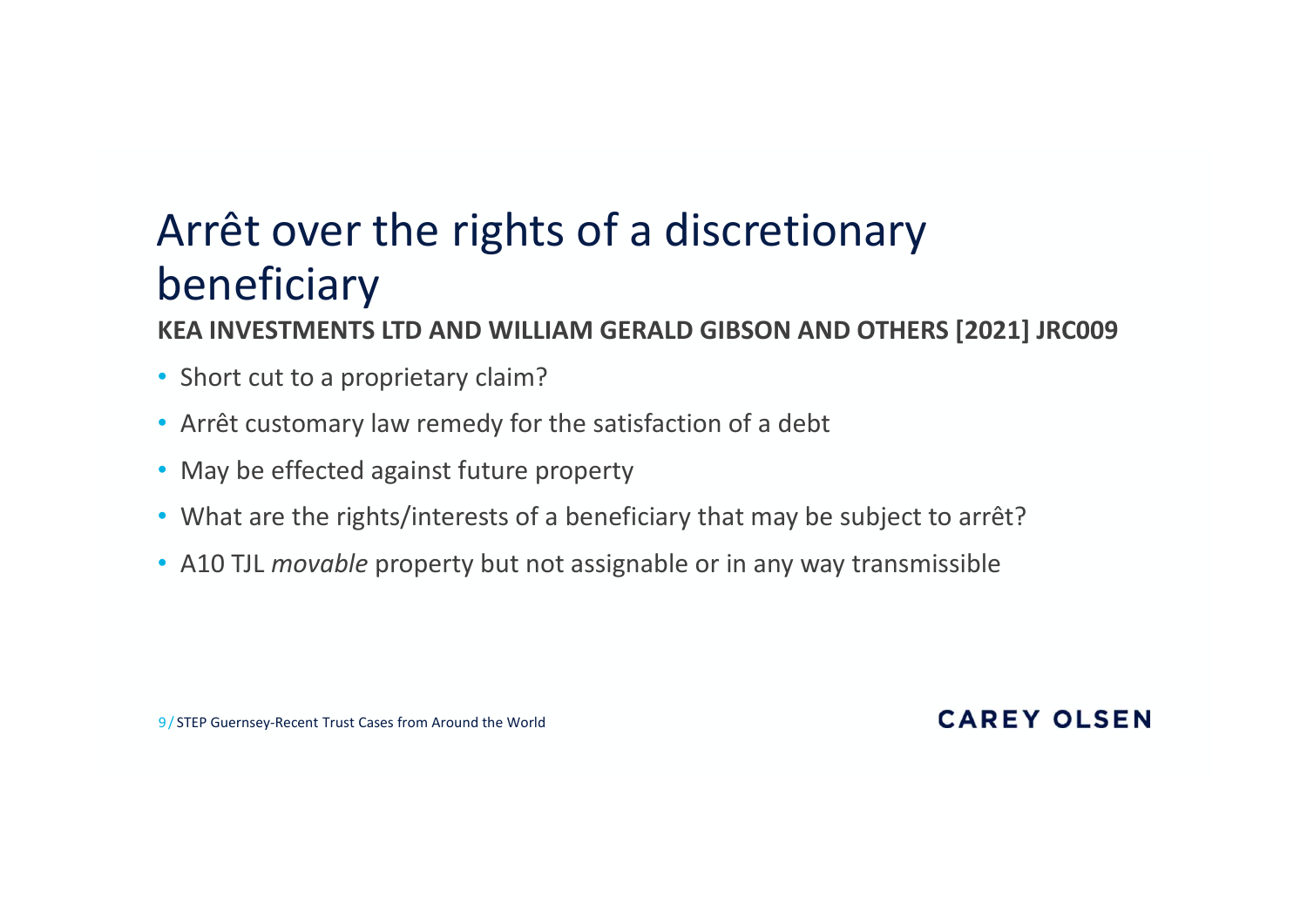# Mistake-Setting aside and Variation

#### IN THE MATTER OF THE GC SETTLEMENT, Supreme Court of Bermuda, 25 January 2021

- Previous order in 2019 approving deed of variation under S47 Trustee Act, 1975
- "Serious error" and full implications were not appreciated
- S47A statutory "Hastings Bass" jurisdiction to set aside the flawed exercise of fiduciary power
- 2 conditions-no breach of fiduciary duty
- Further order granting Trustee power to vary the trust by deed of variation
- On condition that did not invalidate the exercise of any power under the original deed of variation

10/ STEP Guernsey-Recent Trust Cases from Around the World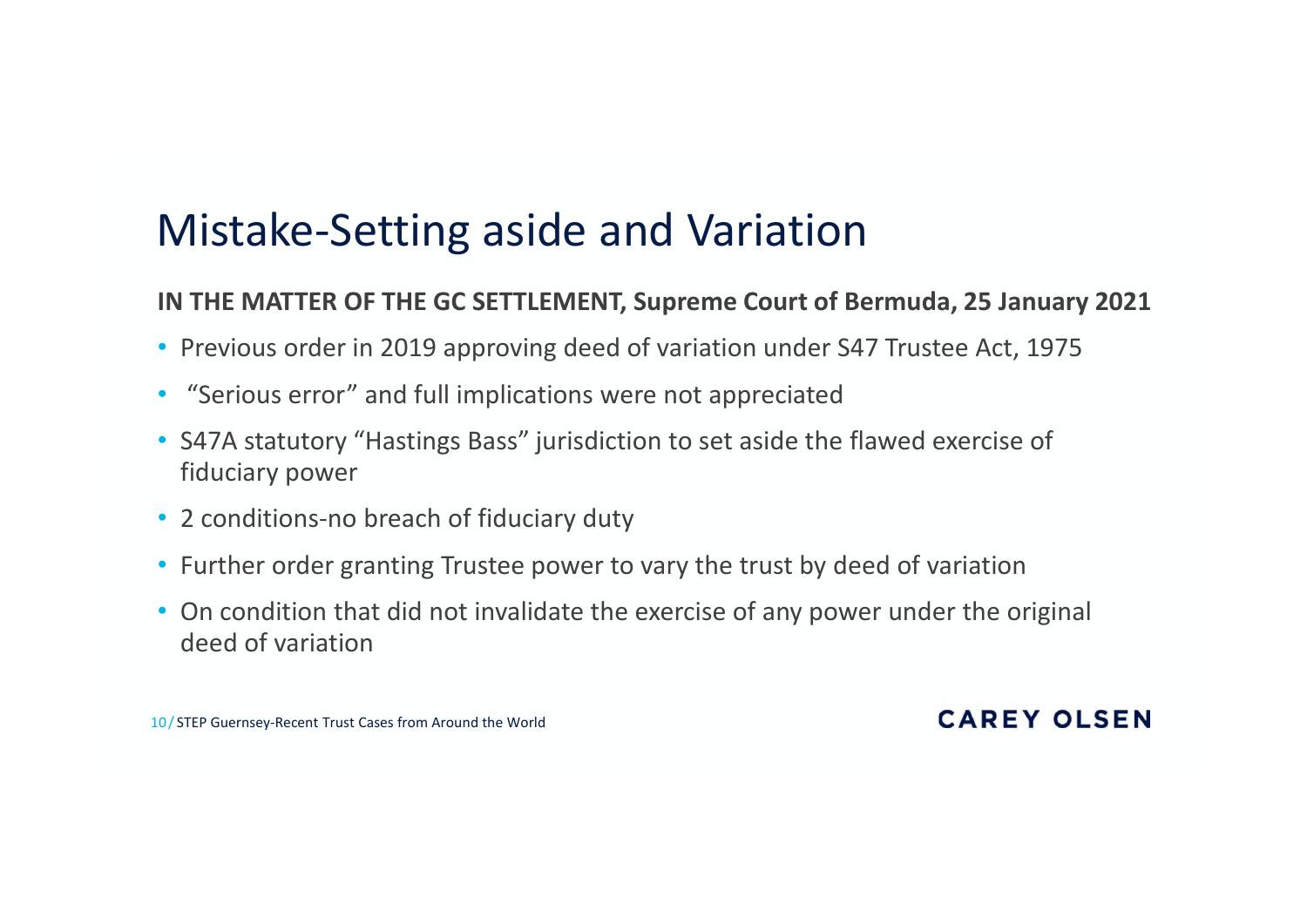# Mistake-Rectification

#### MR NICHOLAS JOHN WARE AND MRS CONSTNCE WILTSHIRE WARE [2021] EWHC 694 (Ch)

- Application for rectification of two deeds of appointment made by trustees of two will trusts created by a deed of variation
- Deeds of appointment mistakenly included provisions which terminated the claimant's existing interests in possession and appointed new ones in their place
- Significant adverse tax liabilities consequent upon the termination of pre 22 March 2006 interest in possession and the creation of new ones-immediate charge to IHT at 20%, 10 year charge and exit charges; still be IHT death charge and no capital gains tax free base cost uplift

11/ STEP Guernsey-Recent Trust Cases from Around the World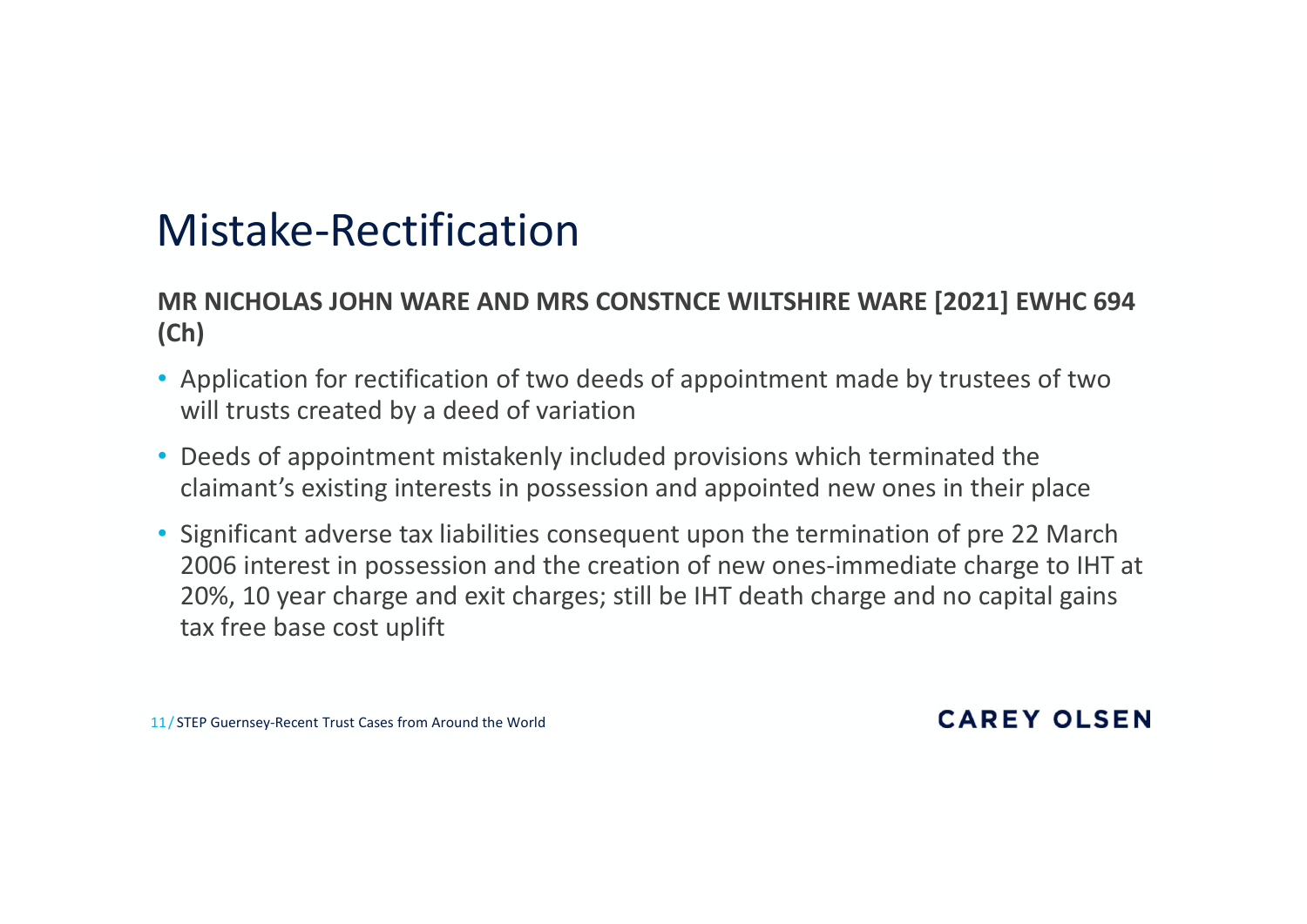# Mistake-Rectification

#### MR NICHOLAS JOHN WARE AND MRS CONSTANCE WILTSHIRE WARE [2021] EWHC 694 (Ch)

#### Test

- Clear evidence/convincing proof of the true intention
- A flaw in the written document such that it does not give effect to the intention as opposed to the parties merely being mistaken as to the consequences of what they have agreed or intended
- Specific intention of what they did intend; not sufficient to show that they d9od not intend what was recorded
- Issue capable of being contested

12/ STEP Guernsey-Recent Trust Cases from Around the World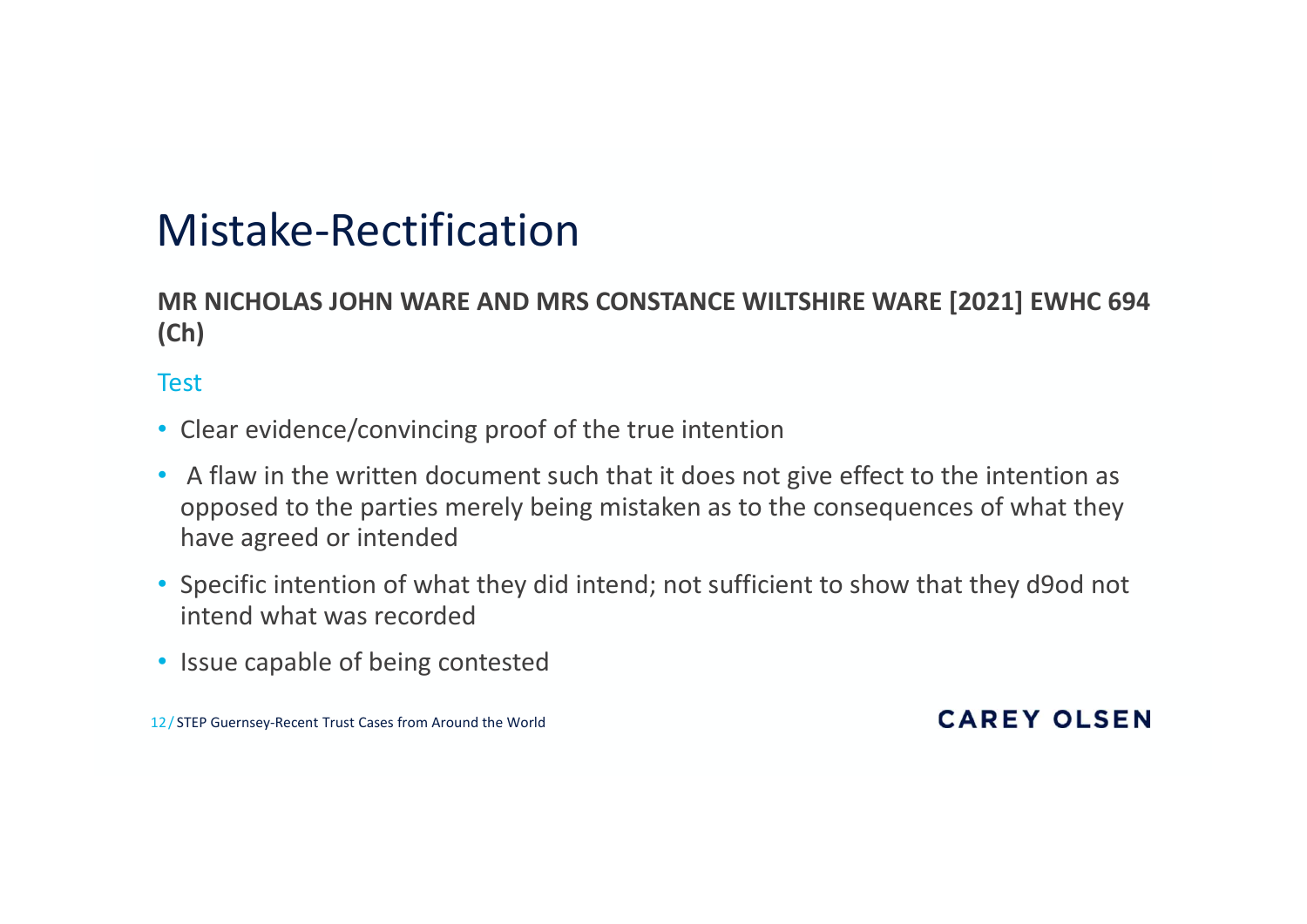# Removal of Trustees/Protectors

#### IN THE MATTER OF THE FA TRUST AND FB TRUST, Supreme Court of Bermuda, 6 January 2021

- Application for removal of protector (and successor)-brought by the trustees
- Relevant test to be applied-GRC in K Trust
- Welfare of the beneficiaries and the competent administration of the trust
- No wrongdoing required on the part of the protector if detrimental to the execution of the trust

13/ STEP Guernsey-Recent Trust Cases from Around the World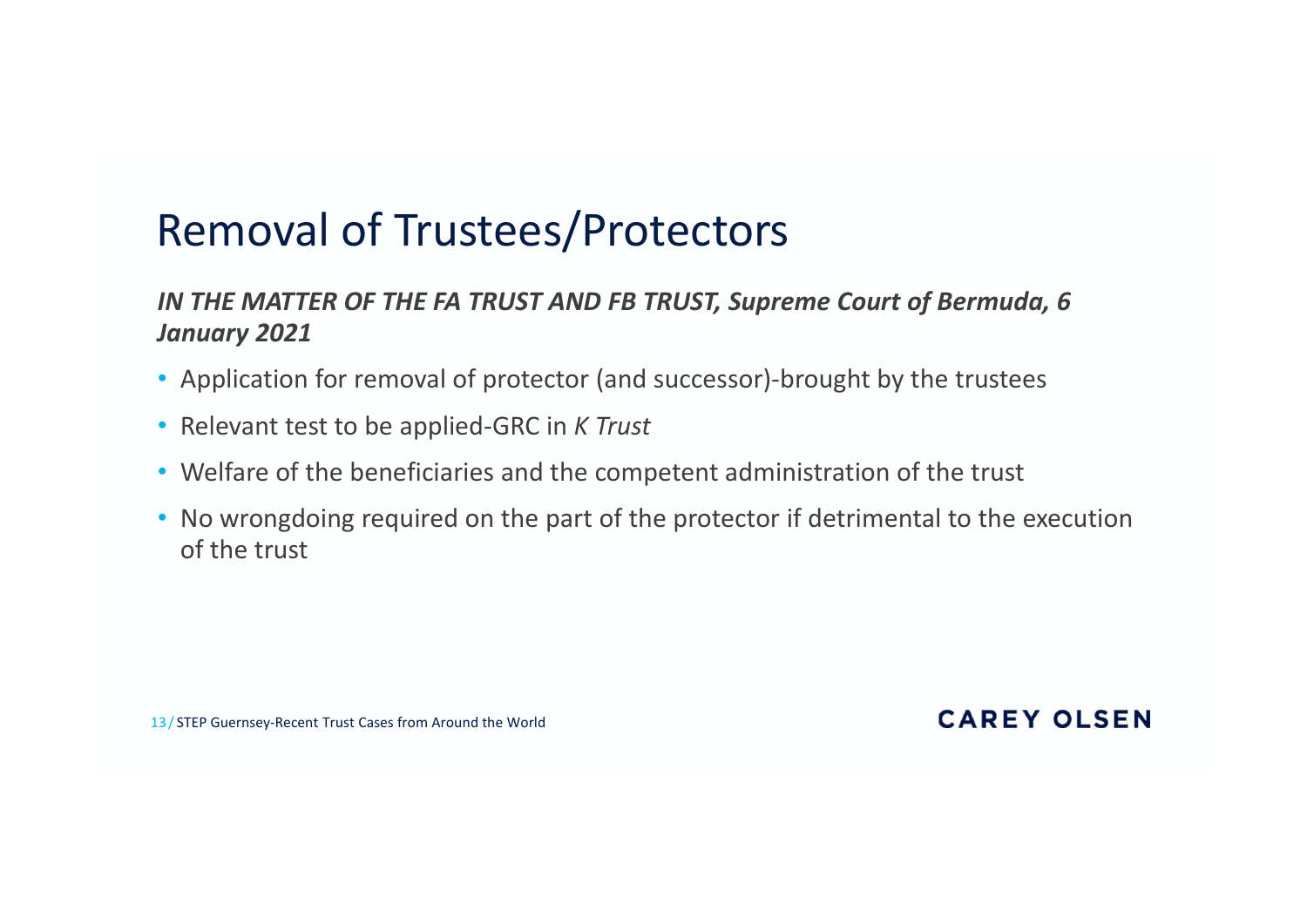# Removal of Trustees and Blessing of compromise

# PATRICK SCHUMACHER AND BRIAN CLARKE,RANA HADID AND R. H. PETER GARTH BARON PALUMBO AND OTHERS [2020] EWHC 3381 (Ch) **EXECUTE OF THE COMPTOM COMPTOM IS ONEXE A REASON AND BRIAN CLARKE, RANA HADID AND R. H. PETER GARTH**<br> **Driginally application for removal of trustees**<br>
Category 2 Public Trustee application for approval of settlement agre

- Originally application for removal of trustees
- Category 2 Public Trustee application for approval of settlement agreement
- Court to be satisfied:
	- (1) trustees have, in fact, formed the opinion they should act in the way for which they seek approval;
	-
	-

14/ STEP Guernsey-Recent Trust Cases from Around the World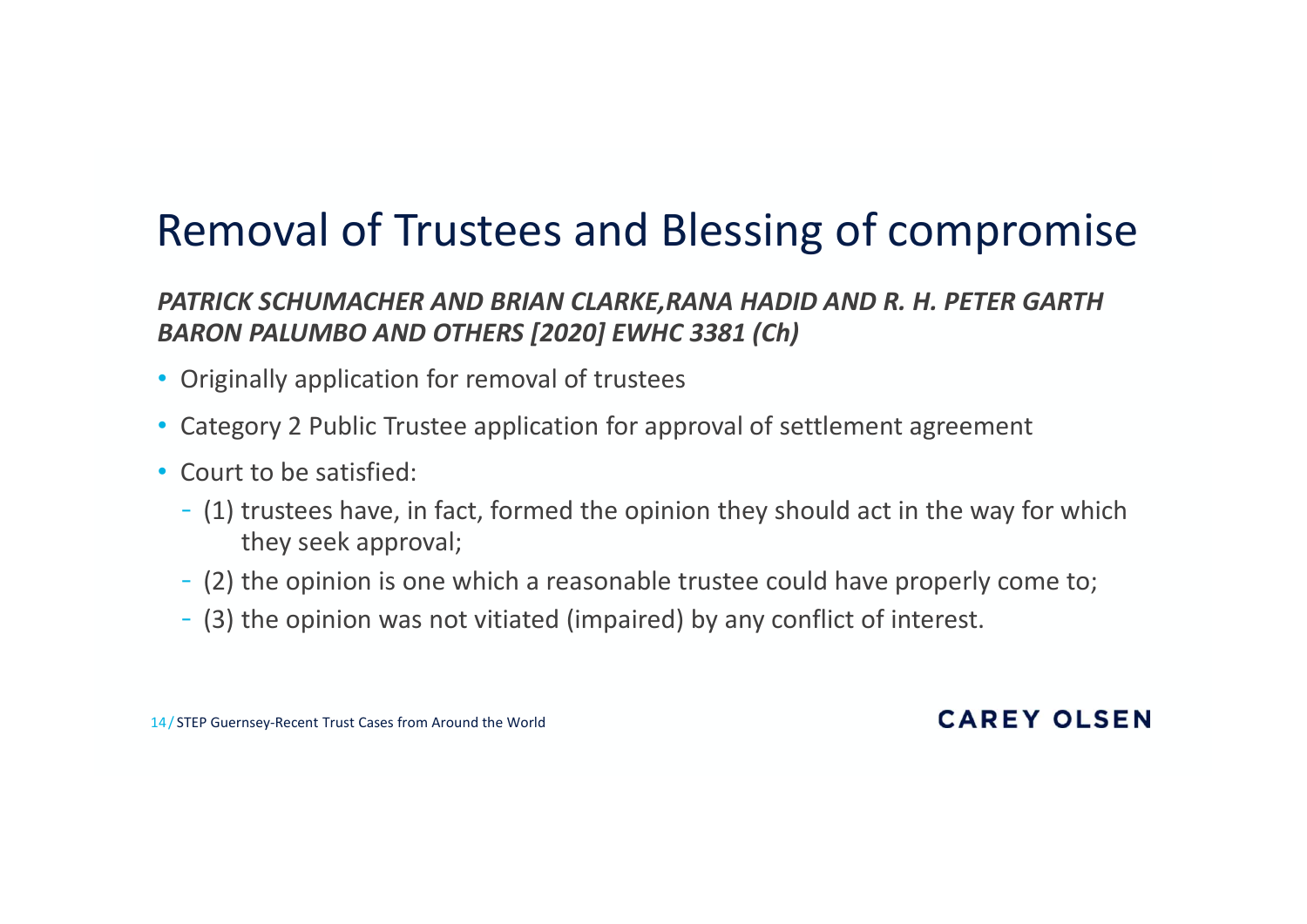# Removal of Trustees and Blessing of compromise

# PATRICK SCHUMACHER AND BRIAN CLARKE,RANA HADID AND R. H. PETER GARTH BARON PALUMBO AND OTHERS [2020] EWHC 3381 (Ch) **Removal of Trustees and Blessing of compromise**<br> **PATRICK SCHUMACHER AND BRIAN CLARKE,RANA HADID AND R. H. PETER GARTH**<br> **BARON PALUMBO AND OTHERS [2020] EWHC 3381 (Ch)**<br>
• A matter of discretion; no entitlement<br>
• Entitl **Removal of Trustees and Blessing of compromise**<br> **PATRICK SCHUMACHER AND BRIAN CLARKE,RANA HADID AND R. H. PETER GARTH**<br> **BARON PALUMBO AND OTHERS [2020] EWHC 3381 (Ch)**<br>
• A matter of discretion; no entitlement<br>
• Entitl

- A matter of discretion; no entitlement
- 
- A failure to acknowledge a conflict of interest and to explain how it has been managed may be fatal
- A must unusual case-dispute between trustees
- managed
- Real risk decisions are vitiated by conflicts of interest-decline approval

15/ STEP Guernsey-Recent Trust Cases from Around the World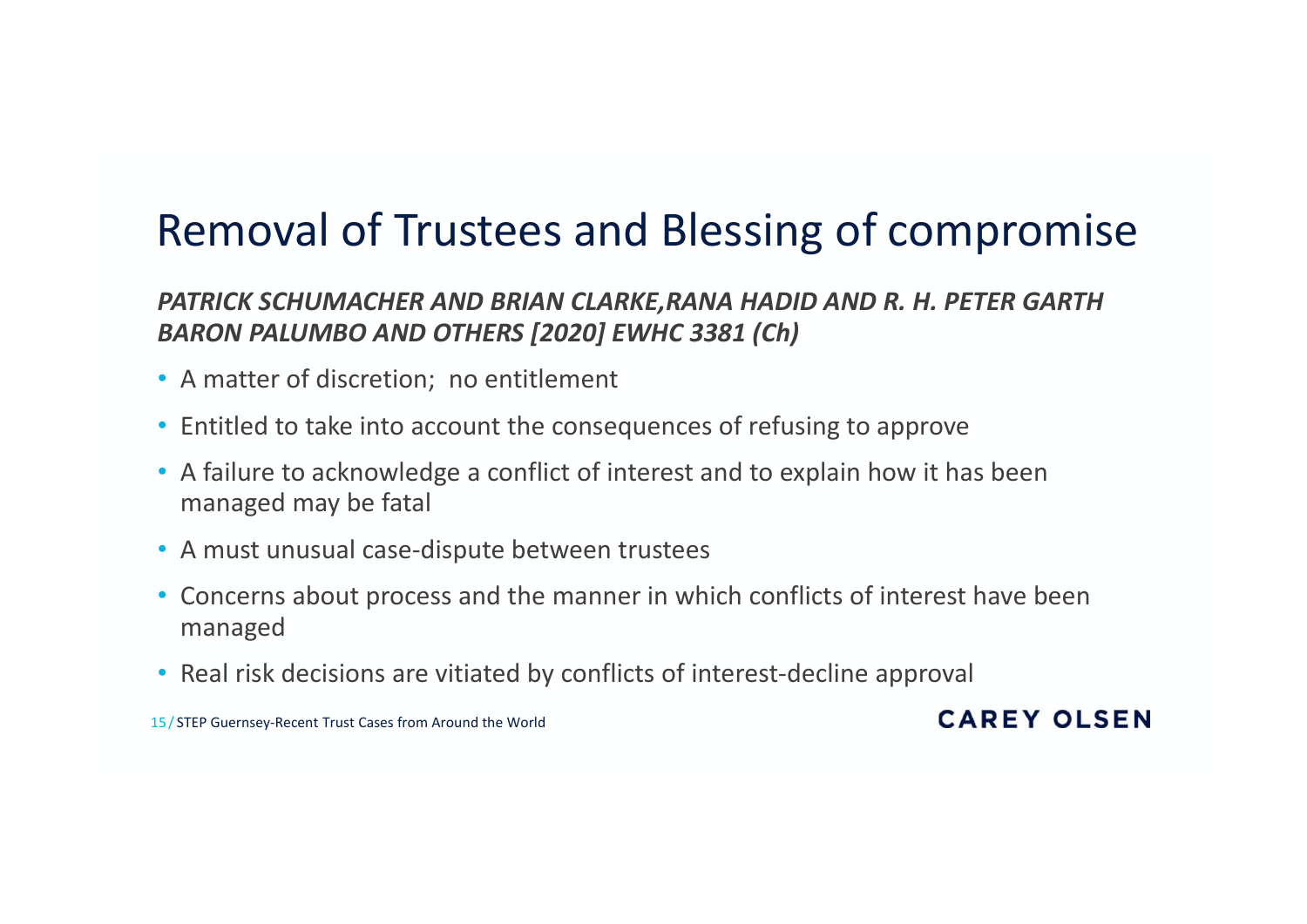# Offshore Firewalls-Cayman Islands

#### IN THE MATTER OF THE STINGRAY TRUST, Grand Court of Cayman, 21 December 2020

- Proceedings issued in Italy seeking an order that the Trust be terminated
- Issues to be determined:
	- Whether Section 90 of the Trusts Law requires all matters to be determined by the Cayman court;
	- Whether the trust contains an exclusive jurisdiction clause;
	- Forum non conveniens

16/ STEP Guernsey-Recent Trust Cases from Around the World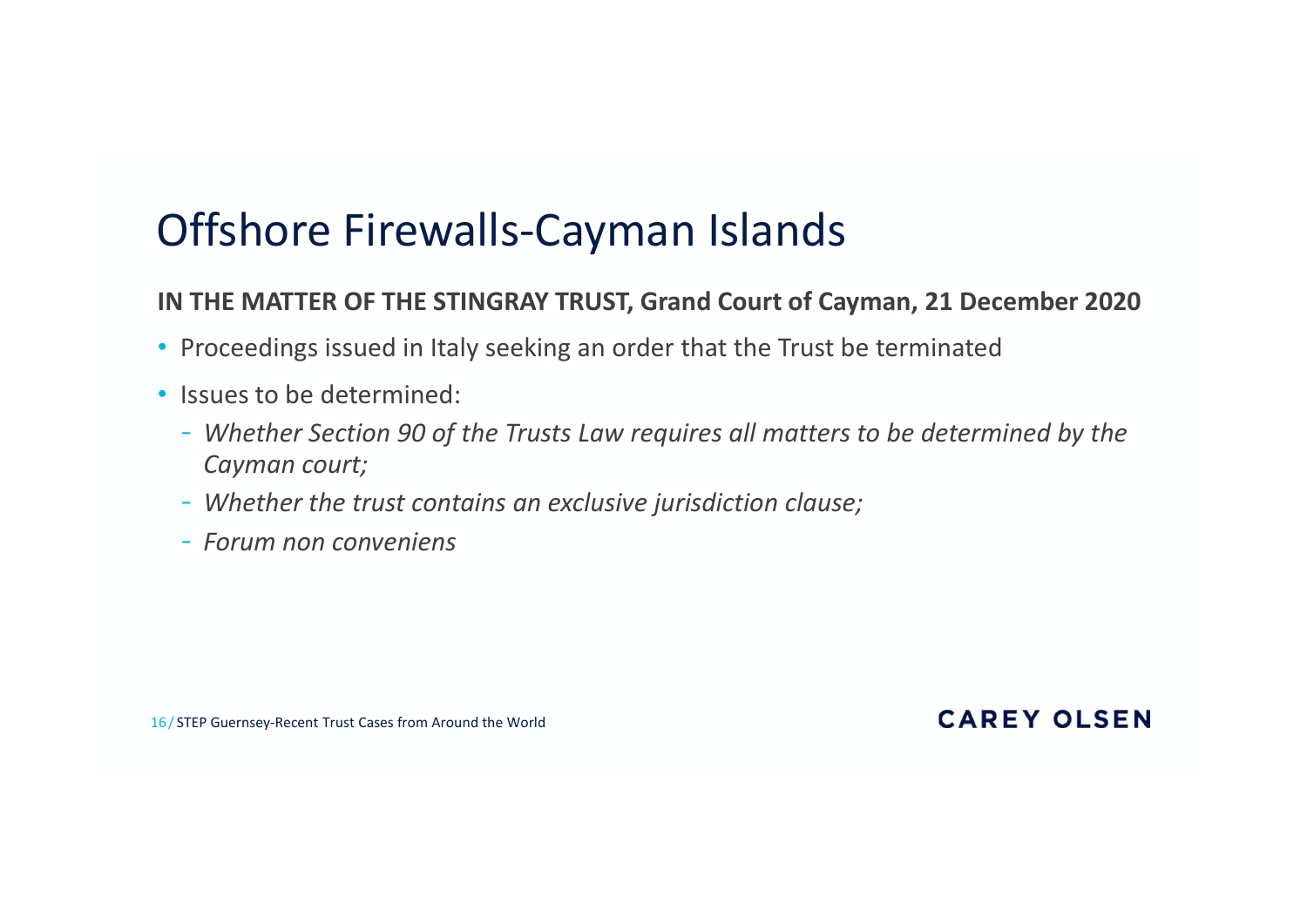# Offshore Firewalls-Cayman Islands

#### IN THE MATTER OF THE STINGRAY TRUST, Grand Court of Cayman, 21 December 2020

- Statutory Governing law clause vs Exclusive Jurisdiction clause
- S90 does not confer exclusive jurisdiction on the Cayman Court to determine all issues which are required to be under Cayman Islands law
- Forum for administration clause vs Exclusive Jurisdiction clause
- Wording; nature or legal character of the dispute; beneficiary or stranger to the trust
- Even if exclusive jurisdiction clause that captures the claim
- Discretion whether to enforce
- $\triangleright$ Italy more convenient and appropriate forum

17/ STEP Guernsey-Recent Trust Cases from Around the World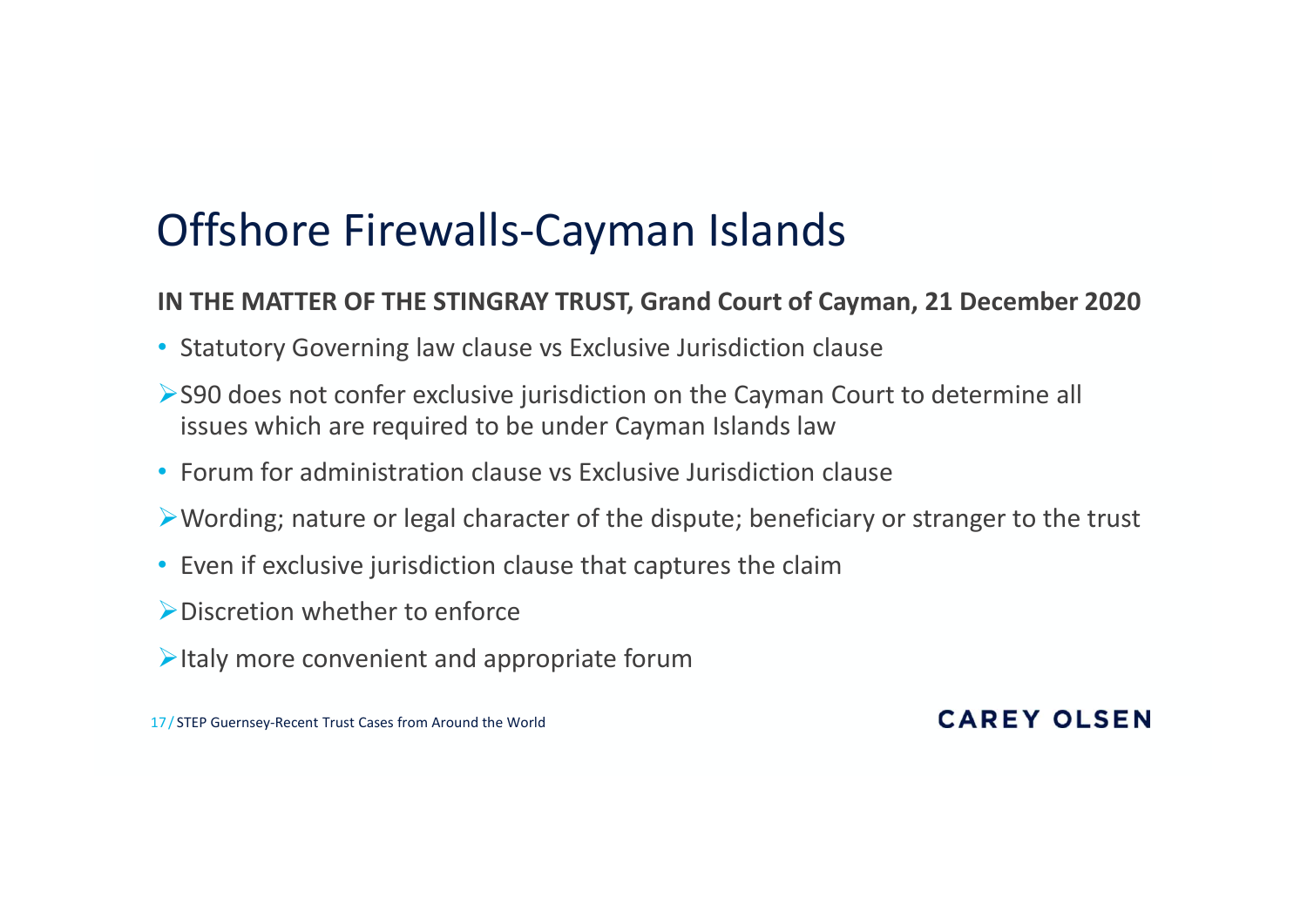# Upcoming releases

#### Before the Privy Council

#### ITG Ltd and Others v Fort Trustees and Anor (Guernsey)

Upcoming releases<br>
Before the Privy Council<br>
ITG Ltd and Others v Fort Trustees and Anor (Guernsey)<br>
Should the assets of an insolvent trust be distributed: on a pari passu basis between<br>
current and former trustees or bet current and former trustees or between former and current trustees on the basis that their rights rank according to time? **Upcoming releases**<br> **Example 15 And Others v** Fort Trustees and Anor (Guernsey)<br>
Should the assets of an insolvent trust be distributed: on a pari passu basis between<br>
current and former trustees or between former and cur

Madam Intisar Nouri) (Jersey)

Whether the claim of a former trustee of a Jersey law trust takes priority over the claims of successor trustees on a first in time basis and trust creditors and what is the status of a trustee's right of indemnity and associated equitable lien in relation to a trust governed by Jersey law?

18/ STEP Guernsey-Recent Trust Cases from Around the World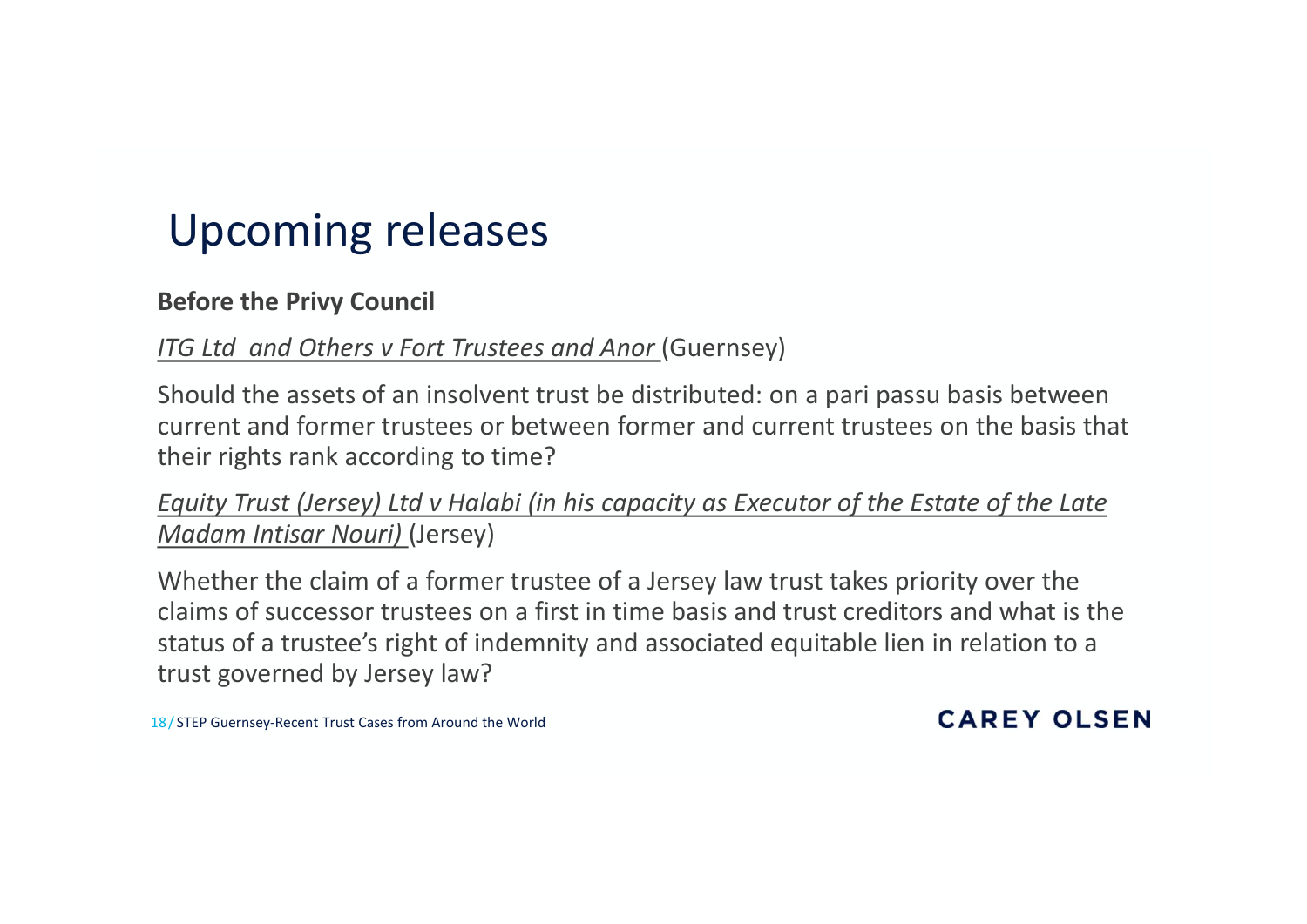# You be the judge You be the judge<br>POLL:<br>What do you think the Privy Council will decide?<br>• First in time; or<br>• Pari passu?

#### POLL:

What do you think the Privy Council will decide?

- First in time; or
- 

19/ STEP Guernsey-Recent Trust Cases from Around the World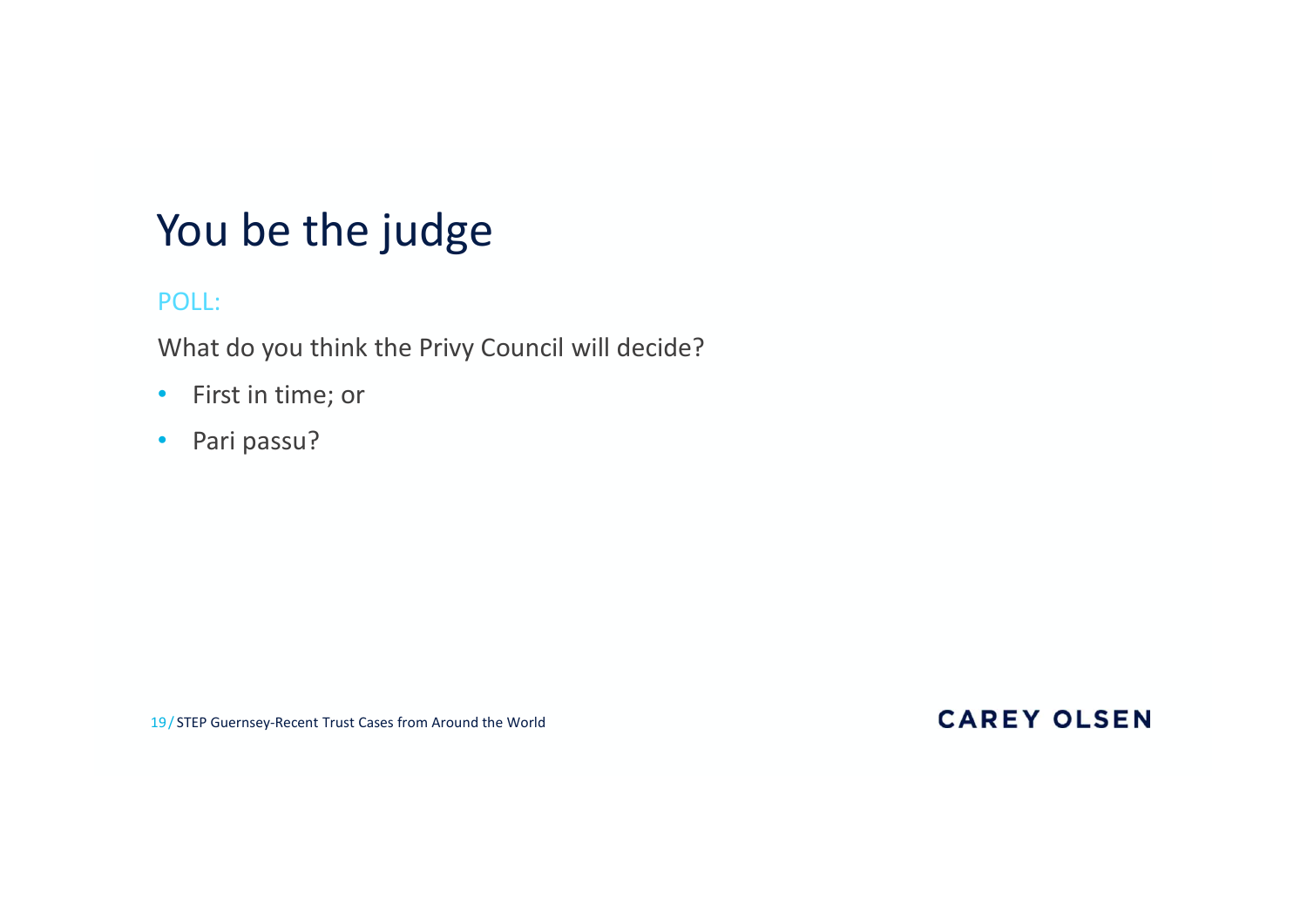



Natasha Kapp Partner, Carey Olsen (Guernsey) LLP

D +44 1481 741541

E natasha.kapp@careyolsen.com

20 / STEP Guernsey-Recent Trust Cases from Around the World